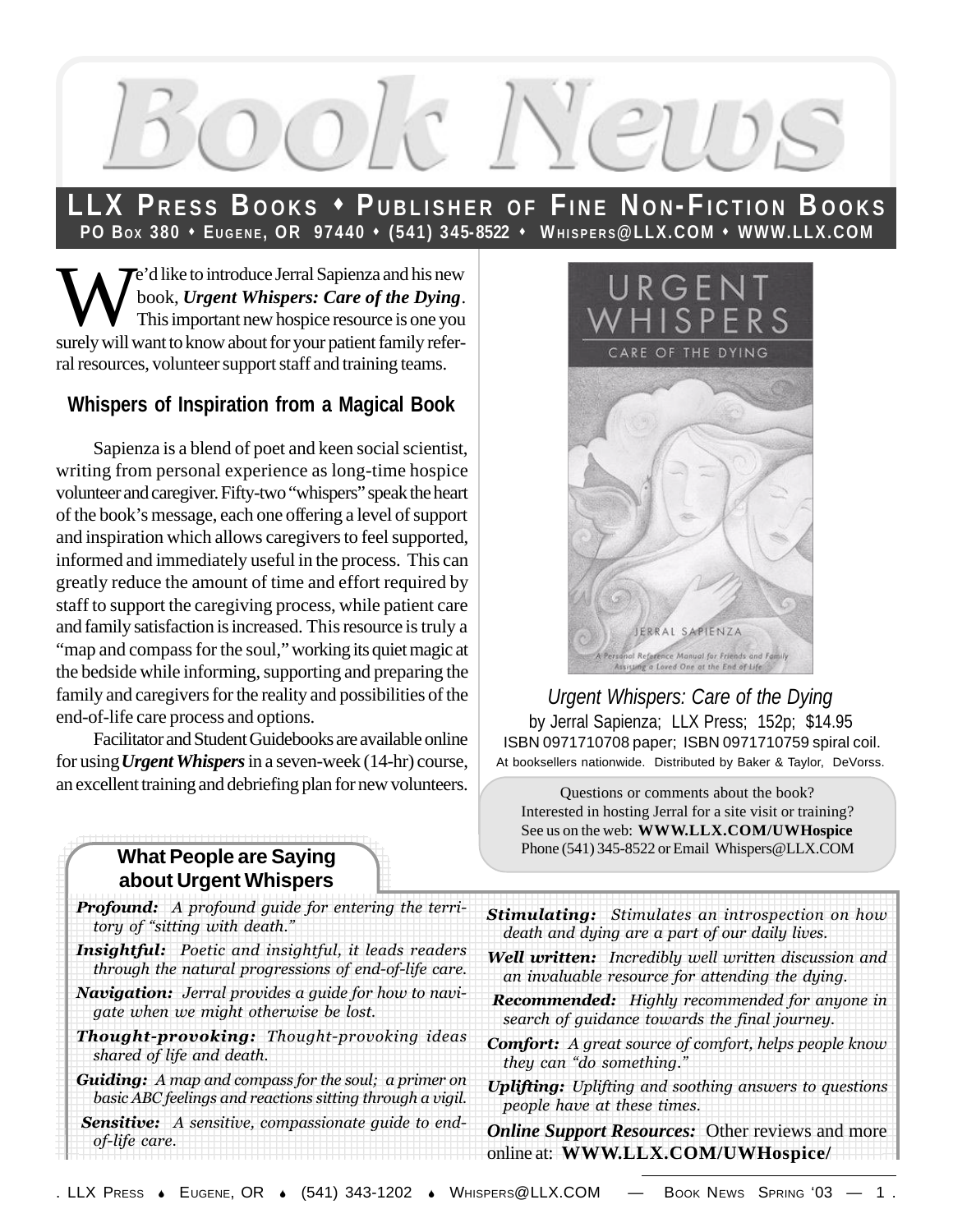With the aging of the Baby Boomers and their par-<br>then the aging of the Baby Boomers and greater need<br>to understand more about helping out at the end<br>of life ents, there is a growing interest and greater need to understand more about helping out at the end of life. Agencies across the country are offering training programs for helping address the community interest and needs for learning more, often with the help of community outreach and organizations who can partner to help. You may wish to contact those in your area, to share information and let them know about *Urgent Whispers* if they haven't already heard. These professionals can be key contacts to assist in promoting attendance for your training programs and can often help out with resources, too.

# **Community Outreach Links**

- $\checkmark$  Home Care and Visiting Nurses and Caregivers
- $\checkmark$  Retirement and Senior Center staff and support
- $\checkmark$  Family Mental Health Psychologists
- $\checkmark$  Therapists specializing in Grief and Grieving issues
- $\checkmark$  Medical and Nursing Oncology and Geriatrics
- $\checkmark$  Palliative Care and Psychiatric Nursing Practitioners
- $\checkmark$  Hospital Chaplains and Pastoral Care teams
- $\checkmark$  Hospital ER, ICU and Trauma unit support teams

Some reviews, feedback and informal commentary we have received from professionals in the community follow::

#### v ER / ICU Nurse and Conscious Dying Practitioner **"**

If I had never been at the bedside of a dying person and was committing to stay there through their moment of death *Urgent Whispers: Care of the Dying* is the bittersweet guide that I would want as a map to guide me. It is a primer on basic ABC feelings and reactions for both the dying and the person sitting through a vigil of death. It is uplifting and soothing and answers those questions anyone would have at this time. The book is a source of comfort because you have a guide in the "doing." People need to know they can "do" something.

What I like about the book is its basis of truth and reality for the first time experiencer. A common, all too sad fact in our day and age, we collectively as a world and nation know so little about the dying experience. This book is so helpful for this person and can also refresh the experienced person to grow and appreciate the basic uniqueness



of each death experience. All the basic questions families, friends and lovers ask are answered. It opens the door for more to come after that if the family / friend is able to run that course.

I promise you: the book will be picked up and read later. Maybe not in a week or a month or even three months or six months. But it will be re-read. Bereavement done healthfully is a re-membering to gain functional integrity. The book plays a significant role in this. The griever is the lover, lovers are grievers, and going over the same stuff is part of the process of their healing. *Urgent Whispers* is so fine for that!

> *— Mary Helen Madrid-Null BSW, RN, CCRN. Director, Founder The Mary Helen Madrid Institute and NOT ALONE Bereavement Support Services 30 years now in Conscious Dying, ICU / ER.*

## $\cdot$ Physician and Surgeon

*Urgent Whispers: Care of the Dying* written by Jerral Sapienza, is an eloquent dissertation on death and dying. As a physician, I have been exposed to patients dying, but Jerral's perspective expressed in *Urgent Whispers* added a new dimension to this subject for me. I had, perhaps like many others, often considered death as "something out there" that happened to others but never really took my own mortality all that seriously. Not only did I find that *Urgent Whispers* provided a sensitive, compassionate guide for attending someone dying, but it also stimulated in me an introspection on how death and dying are an integral part of my daily life.

 Jerral has obviously had significant personal experience with death and dying, as well as studying the subject extensively. *Urgent Whispers* is an incredible, concisely composed discussion which I found invaluable which I highly recommend.

#### *— Stan L. James, MD*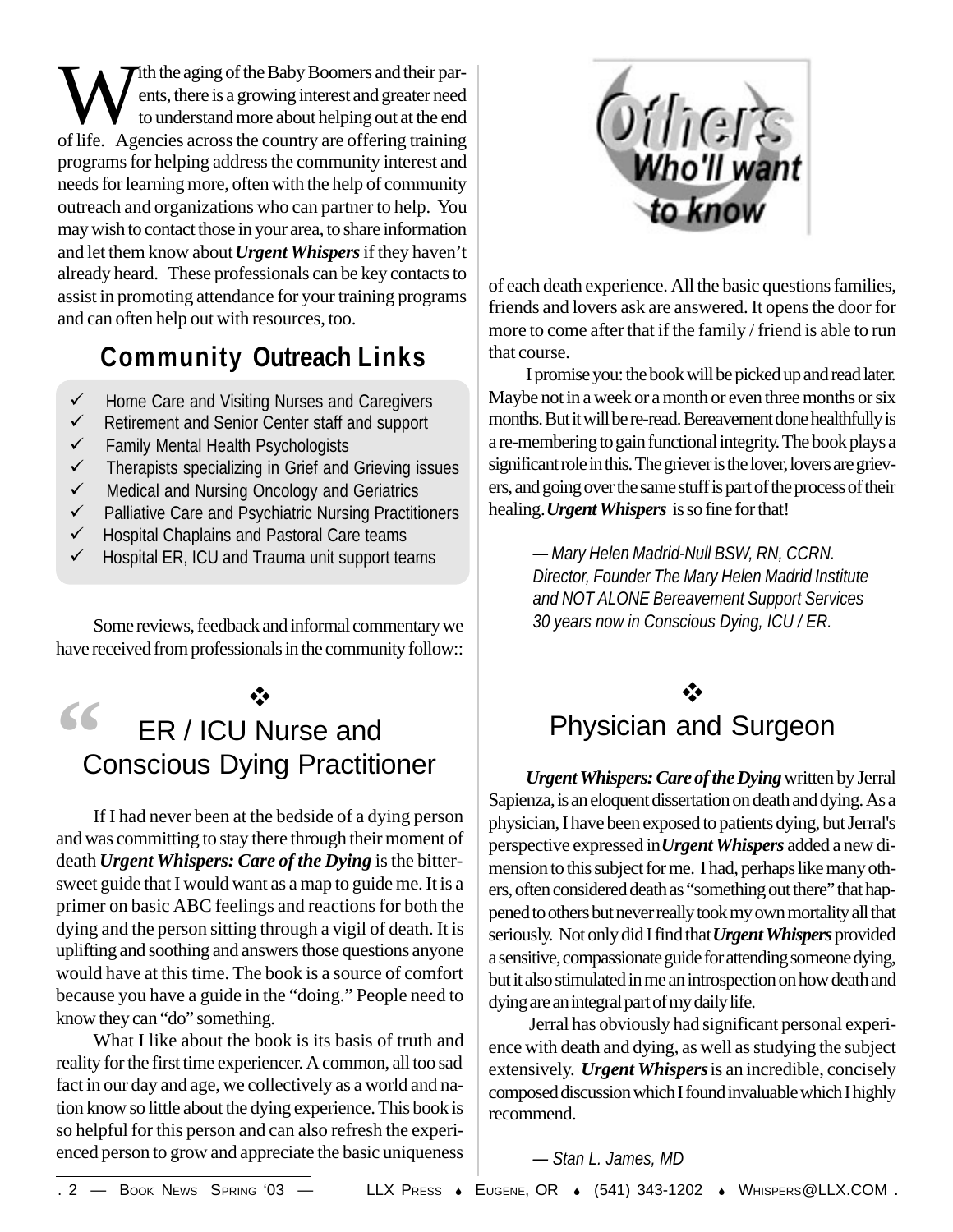# v **Congregational** Care Director

Your book was received well here– everyone that has a copy and everyone that attended our Continuing Education classes where your book was used enjoyed it, thought it was quite insightful and obviously written from the point of view of a person who had been there.

 ... The instructor originally had a lesson plan but after beginning the class, he just let the class go at its own pace. There are some times that they spend the whole time period (2-1/2 hours) on a single page of the book!

 There has been some incredible discussion– thought provoking ideas shared, life / death experiences shared, that type of thing. It will probably take several more months just to get through the book the first time since this class only meets on a monthly basis.

Keep pursuing your dream. You are gifted! Blessings, and Keep up the good work!

*— Nadine Korhonen Congregational Care Director*

### v Clinical Psychologist

What a blessing: *Urgent Whispers: Care of the Dying*. How often I listen together with patients who are facing their own death or the death of someone close to them. When I do, Jerral Sapienza's book is in my heart and on my mind, always close. Jerral provides a guide for how to navigate when we might otherwise be lost.

Reading his words is like listening to him talk: clear, quiet, and compassionate. I refer to his book for help when I need it and I refer patients to his book when I know they need to be with the best guide, for the clarity they deserve when death is near. Reading Jerral's book is like having a good friend near.

*—Scott Pengelly, Ph.D.*

# RN, Hospice Volunteer Coordinator

Thank you for writing the book. It is unfortunate that our culture has forgotten how to sit vigil. Your book is a skillful teaching tool to help individuals re-learn. I've no doubt it will be useful for many people.

> *— Wendy Jenner, RN CHPN Hospice Volunteer Coordinator*

## v **General** Practitioner Nurse

*Urgent Whispers* is a book I wish had been included in my nursing school training on dealing with death. The sensitivity with which Jerral Sapienza confronts both the needs of the dying person and the caregiver offer many points to ponder for those who deal with these people.

Jerral's spiritual yet non-denominational viewpoint should make it acceptable to people of any faith. It is easy to read, yet profound. I highly recommend it to anyone in search of guidance toward the final journey.

*— Carolyn Janecek, RN*

### v

### Midwife and Hospice Volunteer

 *Urgent Whispers* is a profound guide for those entering the new territory of "sitting with death." Poetic and insightful, it leads the reader through the natural progressions of discomfort and fear— that stage of not knowing how to help— to saying good-bye, letting go, and looking honestly at our own mortality. Jerral Sapienza adds further depth by including thought-provoking questions to assist the reader in processing his or her own responses to the dying of a friend or loved one.

> *— Natasha Beauchamp Professional Midwife and Hospice CareGiver*